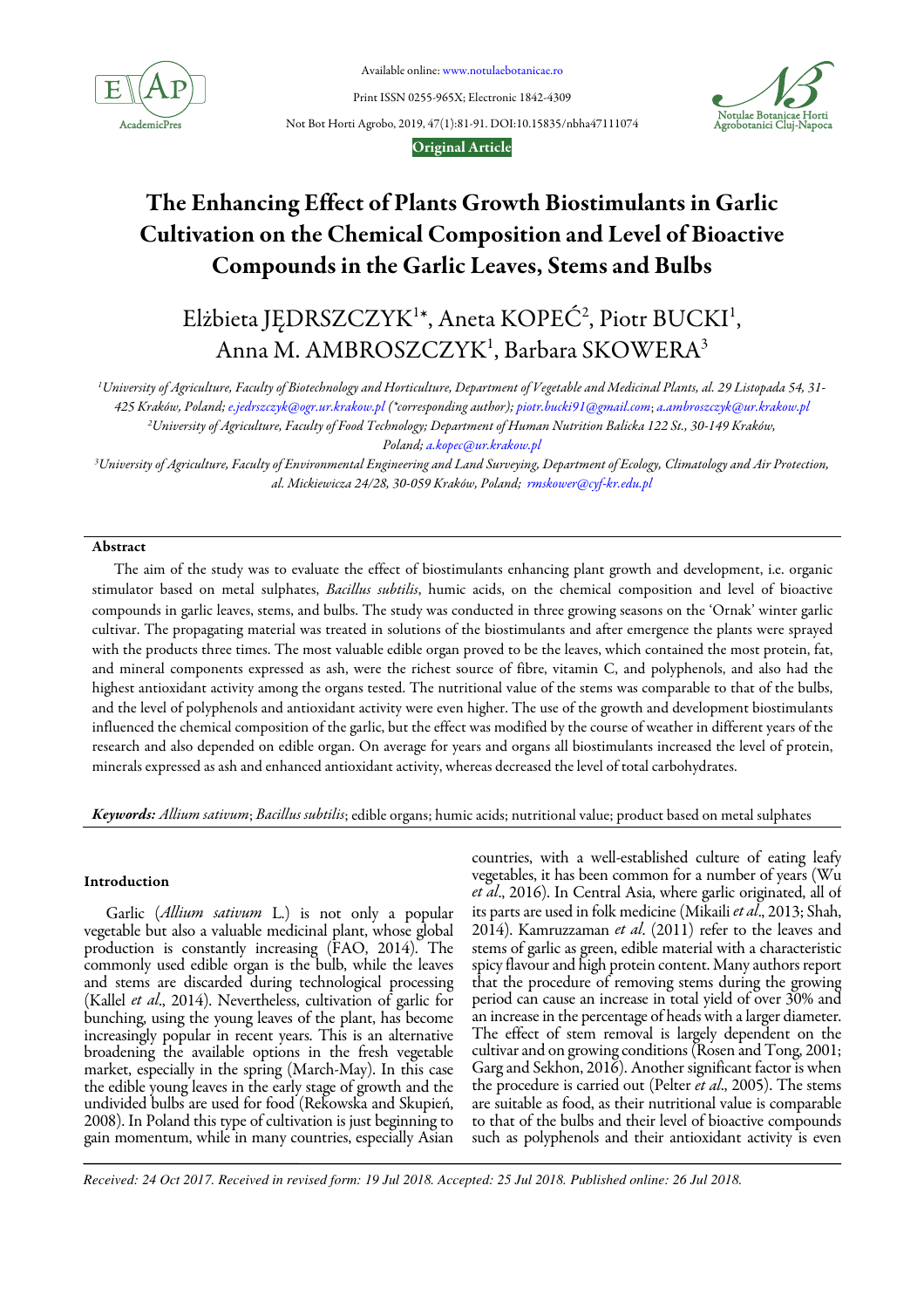higher. Information on consumption of young garlic stems can also be found in reports by González et al. (2012) and Shiga *et al.* (2015). The green material from garlic, i.e. the leaves and stems, can be used as animal feed (Kamruzzaman et al., 2011).

Due to its broad spectrum of activity garlic has long been used to treat numerous infections induced by pathogenic microbes and to combat various diseases of civilization, which has been confirmed by research (Bayan et al., 2014; Papu et al., 2014; Ourouadi et al., 2016).

Taking into account the considerable quantities of active compounds in all parts of the garlic plant and the growing range of uses for the young leaves and stems, it is crucial to develop effective methods of garlic cultivation which produce high yields while maintaining high biological quality. Therefore it is worth considering the use of products which enhance crops by reducing susceptibility to disease and increasing resistance to stress (González et al., 2012; Shafeek et al., 2016; Ali, 2017).

Products improving plant development include various kinds of stimulators. One of these is stimulator based on nano-concentrations of elements in the form of sulfates: Fe, Co, Al, Mg, Mn, Ni and Ag. It induces defence responses in plant cells in the absence of an actual threat, which improves secretion of phytohormones and increases tolerance for biotic and abiotic stress conditions. The response of the plants to the preparation, which appears just a few minutes after it penetrates the plant cells, includes the formation, perception and movement of signalling molecules and activation of defence genes. During this time the growth of the root system and above-ground parts of the plant becomes stronger (Gorczyca and Kasprowicz, 2011; Jankowski et al., 2013, Kocira et al., 2015; Stępień et al., 2016).

Various strains of useful bacteria, including Bacillus subtilis, have found application in agriculture. The action of biostimulants based on this species of bacteria involves reducing the number of pathogens within reach of the plants by competing with them for space and nutrient substances. These bacteria reduce the negative effect of pathogens, enhance the plants' resistance to disease, and create better phytosanitary conditions for the plants, thereby limiting the use of fungicides, increasing soil fertility, and promoting the decay of plant and root residues in the soil. Moreover, they secrete a variety of compounds into the soil, such as antibiotics, phytohormones, mucus and proteins, which stimulate plant growth and development (Stein, 2005; Canbolat et al., 2006). They also produce siderophores, which take part in transformations of iron compounds in the soil (making them available to the plants) (Jungwook et al., 2009).

Increasingly common are biostimulants based on humic acids, which improve the physical properties and sorption capacity of the soil and also reduce nutrient retention and leaching. Humic acids also have a beneficial effect on plants: they increase oxygen absorption in the cells, stimulate root system development, increase cell membrane permeability, stimulate rooting by inducing the growth of roots, especially root hairs, activate enzymes, mitigate stress during foliar pesticide spraying, stimulate photosynthesis by increasing chlorophyll content, and improve the effectiveness of mineral fertilizers. Following application of humic acids is also observed the improvement of the biological life of the soil (Lipşa et al., 2012; Poloskin et al., 2013; Shalaby and El-Ramady, 2014; Galeş and Jităreanu, 2015).

The studies cited above described the effect of biostimulants on plant growth and development, soil conditions, and plant health. The literature contains few reports on the effect of these biostimulants on the chemical composition of garlic plants.

The objective of the study was to evaluate the effect of three biostimulants: first based on nano-concentrations of 7 microelements in the form of sulfates, second contains bacteria Bacillus subtilis and the third based on humic acids. The influence of those preparations on the chemical composition and level of bioactive compounds in the leaves, stems and bulbs of garlic was examined.

## Materials and Methods

### Course of the experiment

The experiment was conducted in three consecutive growing seasons in 2012-2015 on an experimental plot of the Department of Vegetable and Medicinal Plants in Mydlniki, Krakow, Poland. The study was conducted on the winter garlic cultivar 'Ornak'. The propagating material was treated in aqueous solutions of the biostimulants in the concentrations mentioned below. The control material was soaked in water. The garlic was planted at the end of October the year before cultivation, i.e. on 24 October 2012, 25 October 2013 and 3 November 2014, at 30 × 10 cm spacing. During the growing season the plants were sprayed three times with the biostimulants at monthly intervals (beginning of April, beginning of May, and beginning of June). The control plants were sprayed with water. The experiment was set up in a randomized block design in four replications with 60 plants each. No plant protection was used during plant growth because there were no signs of disease but only isolated appearances of pests. All agrotechnical practices applied during plant growth in the field were in accordance with recommendations for garlic.

## Meteorological conditions during the experiment in relation to the period 1981-2010

Data on weather conditions in the period from October 2012 to July 2015 were taken from the nearby Meteorological Station belonging to the Institute of Meteorology and Water Management in Kraków-Balice. Average monthly air temperature (t), sum of precipitation  $(P)$  and number of days with precipitation  $(\overline{NDP})$  in the research period were compared to the long-term averages from 1981-2010 (Table 1).

The overwintering period of garlic (December-March) was colder than average in the first year of the experiment, but warmer in subsequent years, while the spring and summer period (April-July) in the 2012/2013 and 2014/2015 seasons was warmer than average, which in terms of the heat requirements of garlic was beneficial. In the spring/summer period of the 2013/2014 season, April and July were very warm, but May and June were cooler.

Precipitation conditions were most similar to the longterm averages in 2014/2015, in terms of both the precipitation sum and the number of days with

82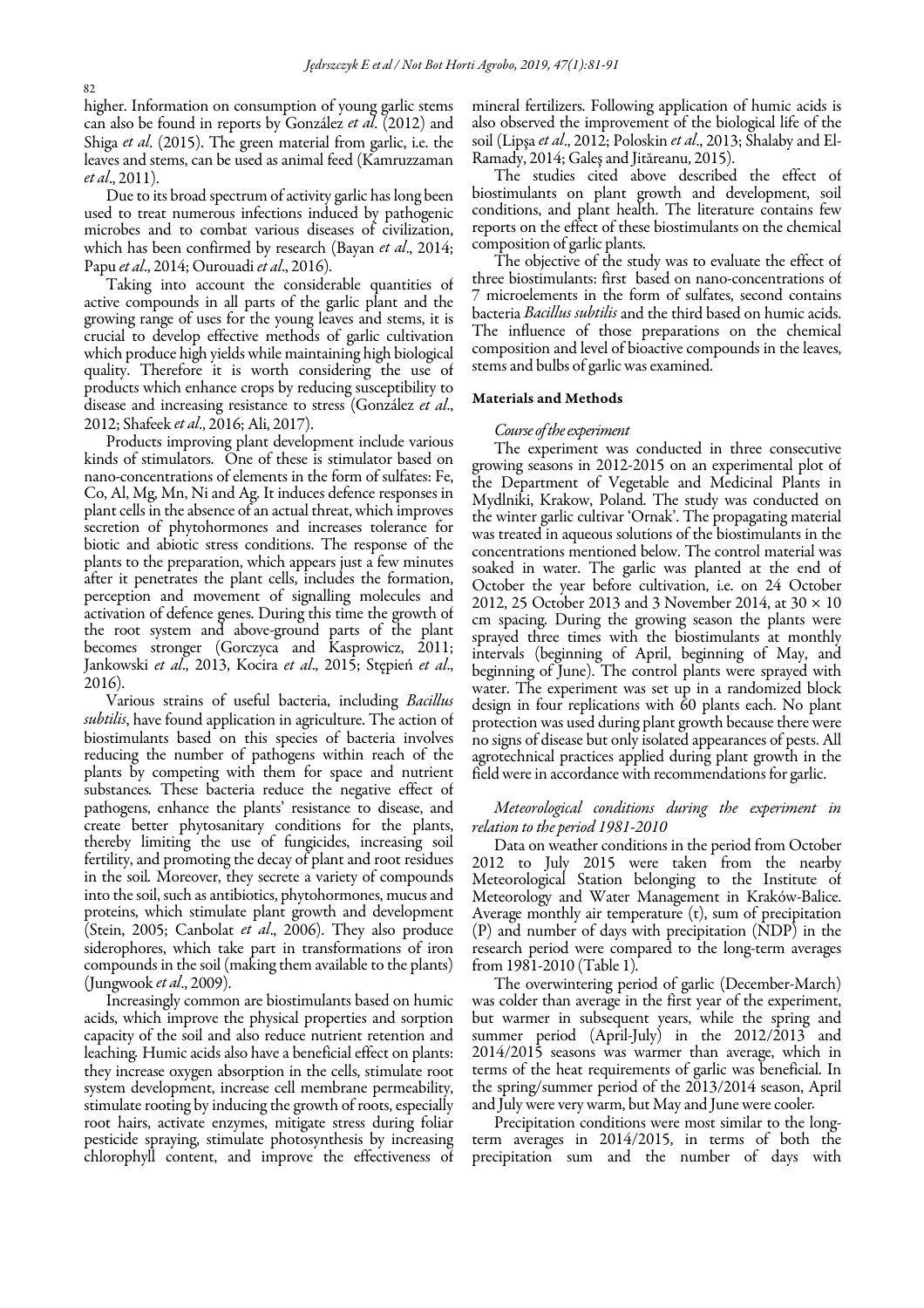precipitation. Precipitation in the 2012/2013 was more frequent than average, but low. The 2013/2014 season was varied in terms of the amount and frequency of precipitation and did not correspond to the rainfall requirements of garlic. June (when the plants reach optimum size) was dry and July (when the bulbs should be drying out) was wet.

#### Description of the biostimulants

**Stimulator 1** – it takes the form of an oligosaccharide granule containing sulphates of iron, cobalt, aluminium, magnesium, manganese, nickel and silver at a concentration of  $10<sup>9</sup>$  mol. Granules are dissolved in water and applied in the form of a seed dressing or sprayed on plants. The used dose: 1 granule per 1 dm<sup>3</sup>.

Stimulator 2 – consists of one strain of the bacterium Bacillus subtilis. To activate the bacteria the preparation is mixed with water a few hours before use and is applied in the form of a dressing and sprayed onto the soil and the plants in concentration 3%.

**Stimulator 3** – is the soil condition enhancer. It is a concentrate of humic and fulvic acids supplemented with macro- and microelements. It is mixed with water and applied in the form of a dressing, poured onto the soil, and sprayed on the soil and plants, in concentration 0.5%.

#### Preparation of the research material

The garlic leaves and stems for analysis were harvested at the beginning of May and the bulbs were collected in mid-July. The fresh samples were freeze-dried with a Martin Christ Alpha 1-4 freeze dryer (Germany).

The chemical composition of the leaves, stems and bulbs was tested in two replications. A 5 g sample of freeze-dried material was collected and homogenized with 80 ml of 70% methanol using a CAT homogenizer (type X 120, USA). The sample was shaken for 2 hours at room temperature using an Elpan 357 shaker (Poland). The resulting solution

was centrifuged (MPW-340 centrifuge, Poland) and filtered. The resulting extracts were stored at −22 °C.

## Laboratory analysis of the proximate chemical composition of the garlic

Dry matter (% FW) was determined by the oven-dry method. Prior to analysis of proximate composition and fibre content, the fresh material was freeze-dried in a Martin Christ Alpha 1-4 freeze dryer (Germany). Total proteins, crude fat, and ash were measured according to AOAC (2006) procedures (950.36, 935.38 and 930.05, respectively). The total carbohydrate level was calculated as the differences between dry mass and proteins, fat, and ash.

## Analysis of bioactive compounds in the garlic

Total dietary fibre (g 100 g<sup>-1</sup> DM) (991.43) was measured according to AOAC (2006) methods.

L-ascorbic acid (mg  $100 \text{ g}^1$  FW) was determined according to Tillmans by titration of extracts with indophenol solution.

The total concentration of phenolic compounds (mg chlorogenic acid 100  $g<sup>-1</sup>$  FW) was measured with Folin-Ciocalteu's reagent (Sigma St. Louis Missouri, USA). The level of total polyphenolic compounds in the extracts was determined by spectrometry according to the Folin-Ciocalteu procedure.

Antioxidant activity ( $\mu$ mol TEAC 1  $g^1$  FW) was measured by determining the ability to quench ABTS<sup>\*+</sup> (2, 2'-azinobis-(3-ethylbenzothiazoline-6-sulfonic acid) free radical. Values obtained for each sample were compared to the concentration–response curve of a standard Trolox solution.

## Statistical procedures

The results were statistically analysed using analysis of variance for double classification by HSD Tukey's test, with  $p = 0.05$  in Statistica 10 ( $p=0.05$ ).

Table 1. Mean monthly air temperature (t), sum of precipitation (P) and number of days with precipitation (NDP) during the experiment in relation to the long-term averages

| Years     | Parameter      | Month                                  |                  |                  |                  |                  |                  |                  |                   |                   |                  |
|-----------|----------------|----------------------------------------|------------------|------------------|------------------|------------------|------------------|------------------|-------------------|-------------------|------------------|
|           |                | Oct                                    | Nov              | Dec              | Jan              | Feb              | Mar              | Apr              | May               | Jun               | Jul              |
|           | $t[^{\circ}C]$ | 8.7                                    | 3.1              | $-0.9$           | $-2.1$           | $-0.8$           | 3.1              | 8.7              | 14.0              | 16.8              | 18.8             |
| 1981-2010 | P[mm]          | 43                                     | 41               | 39               | 37               | 30               | 40               | 46               | 81                | 87                | 88               |
|           | <b>NDP</b>     | 10                                     | 12               | 13               | 12               | 11               | 11               | 10               | 12                | 13                | 13               |
| 2012/13   | $t[^{\circ}C]$ | 8.5                                    | 5.0 <sub>1</sub> | $-2.8$           | $-2.4$           | $-0.5$           | $-0.91$          | 8.9 <sub>1</sub> | 14.2              | 17.5 <sub>1</sub> | 19.51            |
|           | P[mm]          | 96 <sub>1</sub>                        | $22 \downarrow$  | $27\downarrow$   | 62 <sub>1</sub>  | 22 <sub>1</sub>  | 32               | 20 <sub>l</sub>  | 99                | 2131              | $27\downarrow$   |
|           | <b>NDP</b>     | 16 <sub>1</sub>                        | 11               | 17 <sub>1</sub>  | 22 <sub>1</sub>  | 16 <sub>1</sub>  | 15 <sub>1</sub>  | 11               | 16 <sub>1</sub>   | 17 <sub>1</sub>   | $8+$             |
| 2013/14   | $t[^{\circ}C]$ | $10.0$ <sup><math>\dagger</math></sup> | 4.91             | 1.2 <sub>1</sub> | $-1.1$           | 2.21             | 6.51             | $10.2$ 1         | 13.9              | 16.2              | $20.2$ 1         |
|           | P[mm]          | 14 <sub>l</sub>                        | 71               | $22 \downarrow$  | 38               | 17 <sub>l</sub>  | 33               | 43               | 1081              | $43\downarrow$    | 100 <sub>1</sub> |
|           | <b>NDP</b>     | 41                                     | 17 <sup>†</sup>  | 10 <sub>l</sub>  | 17 <sup>†</sup>  | 9                | 10               | 17 <sub>1</sub>  | 15 <sup>†</sup>   | 11                | 12               |
| 2014/15   | $t[^{\circ}C]$ | 9.61                                   | 5.91             | 1.3 <sub>1</sub> | 1.1 <sub>1</sub> | 0.5 <sub>1</sub> | 4.6 <sub>1</sub> | 8.7              | 13.0 <sub>1</sub> | 17.5 <sup>†</sup> | 20.61            |
|           | P[mm]          | 34 <sub>l</sub>                        | 38               | 23 <sub>1</sub>  | 49 <sub>1</sub>  | 26 <sub>l</sub>  | 36               | 42               | 1041              | 36 <sub>l</sub>   | $42\downarrow$   |
|           | <b>NDP</b>     | 9                                      | 10               | 11               | 16 <sub>1</sub>  | 8 <sub>1</sub>   | 15 <sup>†</sup>  | 9                | 16 <sup>†</sup>   | 9 <sub>1</sub>    | 9 <sub>1</sub>   |

Note:  $\uparrow$ - value higher than the long-term averages from 1981-2010: precipitation and number of days with precipitation by at least 25%; temperature by at least 1 °C in October-April and 0.5 °C in May-July. ↓- value lower than the long-term averages from 1981-2010: precipitation and number of days with precipitation by at least 25%; temperature by at least 1 °C in October-April and 0.5 °C in May-July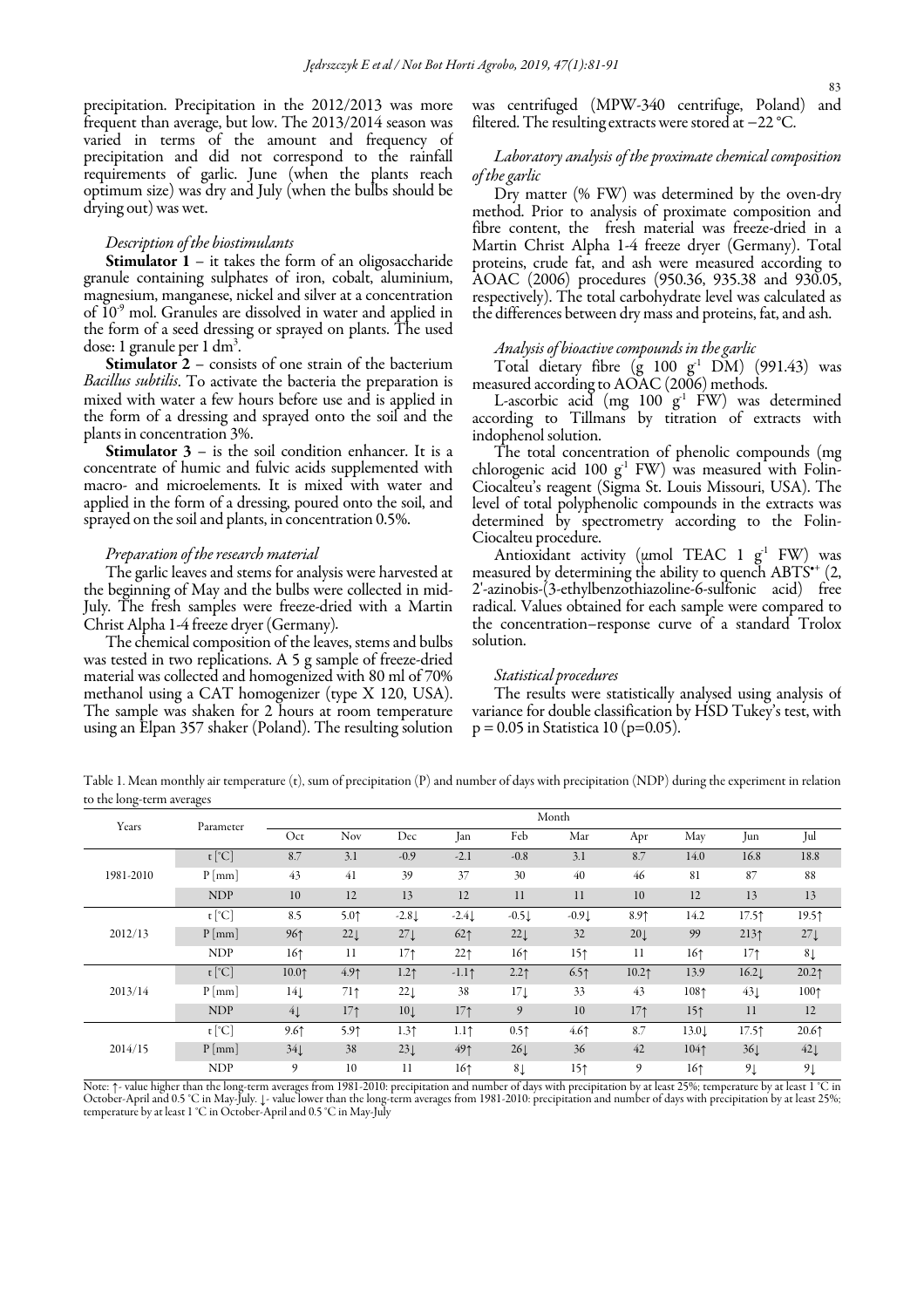#### Results

## Chemical composition and content of bioactive compounds in garlic leaves, stems and bulbs

The level of dry matter and the content of individual bioactive compounds in the garlic depended significantly on the organ (Table 2). The garlic bulbs had the highest content of dry matter and total carbohydrates and the lowest fat content, while the leaves contained the most protein and ash. The stems had the lowest levels of protein, fat and ash, but proved to be a good source of sugars.

Among the organs tested the leaves had the highest content of bioactive compounds, i.e. dietary fibre, ascorbic acid, and polyphenols, and exhibited the highest antioxidant activity. The level of bioactive compounds was lowest in the bulbs.

## Changes induced by the biostimulants in the proximate composition of individual garlic organs

The biostimulants tested were found to have a significant effect on the chemical composition of the garlic leaves, stems and bulbs, but the effect varied depending on the year of the study. The level of dry matter in the leaves and stems did not depend on the stimulator used (Table 3). In the bulbs, however, higher dry matter content was observed in the treatments where stimulators based on humic acids (stimulator 3) and bacterium Bacillus subtilis (stimulator 2) were used. The highest content of dry matter in the leaves was observed in 2015, in the stems in 2013 and 2014, and in the bulbs in 2013 and 2015.

The biostimulants tested were found to have a significant effect on the protein content of individual edible garlic organs (Table 4). The most protein was observed in leaves of the plants treated with stimulator 2 (based on Bacillus subtilis) and in the stems and bulbs from the stimulator 3 treatment (based on humic acids). Protein content in the leaves and stems was lowest in 2013, significantly higher in 2014, and the highest in 2015. Only in the bulbs were protein levels highest in 2014.

There was no influence of tested stimulators on fat content in leaves and stems of garlic (Table 5). The level of fat in bulbs increased in all objects where stimulators were used. Fat accumulation in the aerial parts (leaves and stems) was greatest in 2013 and in the bulbs there were no differences between years stated.

All applied stimulants reduced the sugar content in the garlic leaves as compared to the control (Table 6). In the stems and bulbs, the lowest sugar content was observed in plants treated with stimulator 3, based on humic acids. Sugar accumulation in the aerial parts (leaves and stems) was greatest in 2013 and in the bulbs in 2013 and 2015.

Higher ash content in the garlic leaves was observed in all treatments in which one of the biostimulants was used (Table 7).

Table 2. Comparison of proximate composition (per 100 g DM), bioactive compounds and antioxidant properties of various parts of garlic (mean for three years of research)

| Compounds                                             | Leaves  | Stems              | <b>Bulbs</b>      |
|-------------------------------------------------------|---------|--------------------|-------------------|
| Dry matter %                                          | 13.31a  | 24.02 b            | 40.44c            |
| Ash $(g)$                                             | 10.36c  | 3.40a              | 5.39 <sub>b</sub> |
| Protein $(g)$                                         | 29.25c  | 13.94a             | 20.32 b           |
| $\text{Fat}\left(\text{g}\right)$                     | 3.18c   | 1.30 <sub>b</sub>  | 0.97a             |
| Total carbohydrates (g)                               | 57.22a  | 81.36 c            | 73.32 b           |
| Fibre (g $100 g^{-1}$ DM)                             | 38.86 b | 25.44 a            | 26.82 a           |
| Ascorbic acid (mg $100 \text{ g}^{-1} \text{FW}$ )    | 9.65 b  | 6.67a              | 6.48a             |
| Total polyphenols (mg CGA 100 g <sup>-1</sup> FW)     | 241.73c | 144.95 b           | 38.67 a           |
| Antioxidant activity (µmol TEAC 1 g <sup>-1</sup> FW) | 25.91c  | 10.53 <sub>b</sub> | 4.24a             |

Note: Values with the same letters within a row do not differ significantly at p = 0.05 (Tukey's HSD test)

Table 3. Effect of the stimulators on dry matter content (g  $100 \sigma^1$  FW) in individual garlic organs

| Year          | 2013      | 2014     | 2015               | Mean    |
|---------------|-----------|----------|--------------------|---------|
| Stimulator    |           |          | Leaves             |         |
| Control       | 12.96a    | 13.13a   | 13.23a             | 13.11 A |
| Stimulator 1* | 13.77 a   | 12.32a   | 14.26 a            | 13.45 A |
| Stimulator 2  | 12.56a    | 12.34a   | 14.50a             | 13.13A  |
| Stimulator 3  | 12.23a    | 13.07 a  | 15.31 a            | 13.54 A |
| Mean          | 12.88 A   | 12.72 A  | 14.33 B            |         |
|               |           |          | Stems              |         |
| Control       | 24.59a    | 26.39a   | 20.85a             | 23.94 A |
| Stimulator 1  | 32.10 a   | 22.60 a  | 21.41a             | 25.37 A |
| Stimulator 2  | 25.52a    | 24.78 a  | 20.95a             | 23.75 A |
| Stimulator 3  | 23.93 a   | 27.22a   | 17.89 a            | 23.01 A |
| Mean          | 26.54 B   | 25.24 AB | 20.27 A            |         |
|               |           |          | <b>Bulbs</b>       |         |
| Control       | 43.53e    | 35.26a   | 39.88 bc           | 39.55 A |
| Stimulator 1  | 40.08 bcd | 36.30a   | 42.85 de           | 39.74 A |
| Stimulator 2  | 42.96e    | 37.71 ab | 42.98e             | 41.23 B |
| Stimulator 3  | 42.84 de  | 39.11 bc | 41.72 cde          | 41.22 B |
| Mean          | 42.35 B   | 37.10 A  | 41.86 <sub>B</sub> |         |

Note: Analysis of significance of differences by Tukey's HSD test was performed separately for each organ. \*Stimulator 1 - is based on nano-concentrations of microelements, Stimulator 2 - is based on bacterium Bacillus subtilis, Stimulator 3 - is based on humic acids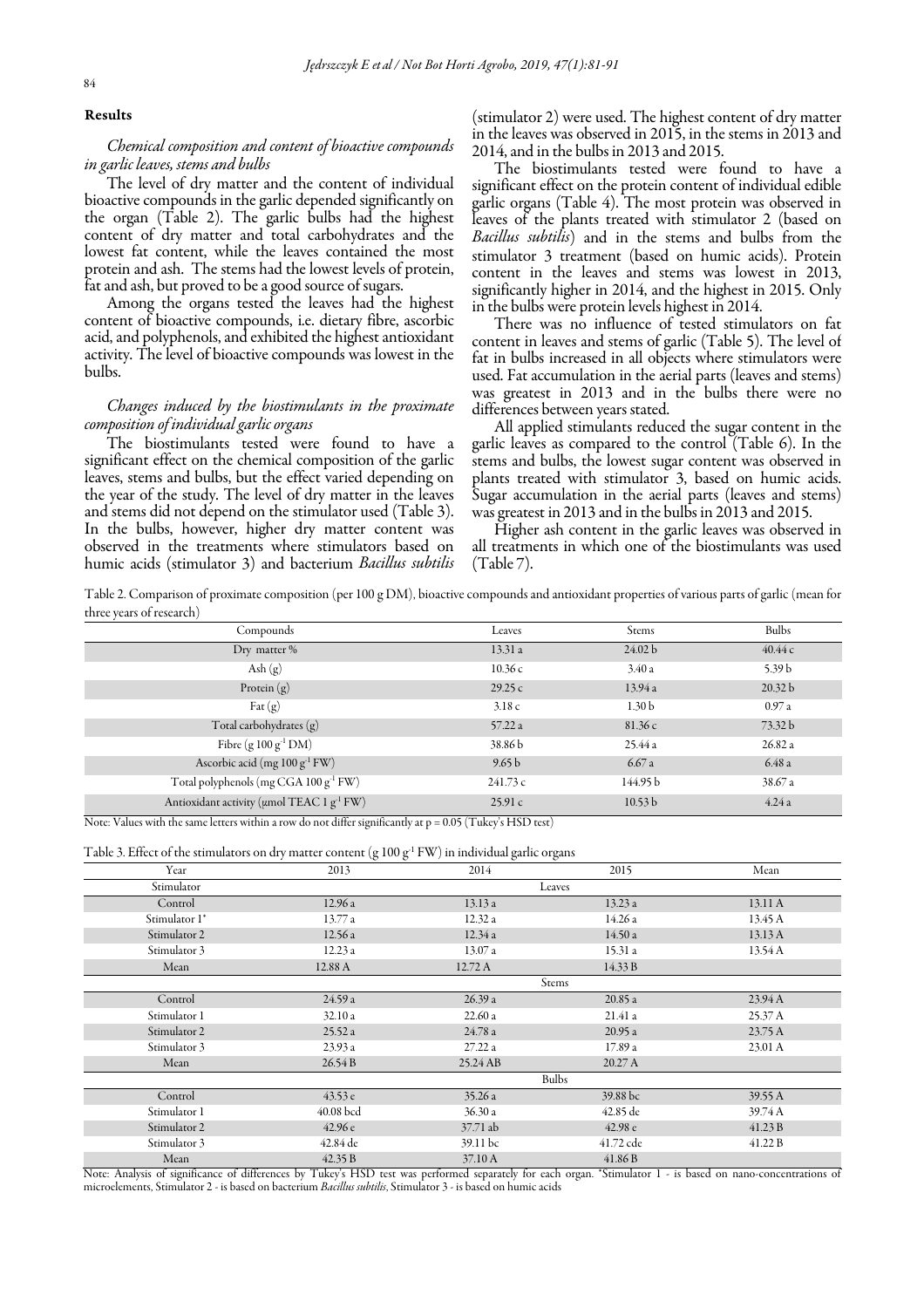No effect of the biostimulants on ash level was observed in the stems. The bulbs from the stimulator 3 treatments had lower ash content than in the case of the other biostimulants. The highest content of minerals expressed as ash was noted in 2014 in all organs.

The analysis of weather patterns and deviations of selected meteorological elements (Table 1) from the norm

in conjunction with the results shows that the weather conditions each year affected the content of dry matter, sugars and protein.

Mean for years and organs all used biostimulants increased the level of protein and ash but decreased the level of total carbohydrates (Fig. 1).

| Table 4. Effect of the stimulators on protein content ( $g 100 g-1 DM$ ) in individual garlic organs |  |
|------------------------------------------------------------------------------------------------------|--|
|------------------------------------------------------------------------------------------------------|--|

| Year         | 2013       | 2014      | 2015         | Mean     |  |
|--------------|------------|-----------|--------------|----------|--|
| Stimulator   | Leaves     |           |              |          |  |
| Control      | 19.35 ab   | 27.48 bc  | 35.31 cde    | 27.37 A  |  |
| Stimulator 1 | 19.69 ab   | 31.72 cd  | 38.20 de     | 29.87 AB |  |
| Stimulator 2 | 18.28 a    | 37.51 de  | 41.54 e      | 32.44 B  |  |
| Stimulator 3 | 18.81 ab   | 30.51 cd  | 32.59 cd     | 27.31 A  |  |
| Mean         | 19.03 A    | 31.80 B   | 36.91 C      |          |  |
|              | Stems      |           |              |          |  |
| Control      | 6.97a      | 11.70 ab  | 17.47 bcd    | 12.04 A  |  |
| Stimulator 1 | 7.32a      | 12.43 abc | 19.31 cd     | 13.02 A  |  |
| Stimulator 2 | 7.47a      | 12.44 abc | 22.72 d      | 14.21 AB |  |
| Stimulator 3 | 7.90a      | 11.69 ab  | 29.83 e      | 16.47 B  |  |
| Mean         | 7.42A      | 12.07 B   | 22.33 C      |          |  |
|              |            |           | <b>Bulbs</b> |          |  |
| Control      | 16.46 ab   | 27.45c    | 16.21a       | 20.05 A  |  |
| Stimulator 1 | $17.21$ ab | 25.57c    | 16.42 ab     | 19.73 A  |  |
| Stimulator 2 | $16.93$ ab | 24.83c    | 18.91 b      | 20.22 AB |  |
| Stimulator 3 | 18.96 b    | 27.28 c   | 17.60 ab     | 21.28 B  |  |
| Mean<br>T11  | 17.39 A    | 26.29 B   | 17.29 A      |          |  |

Note: See Table 3

Table 5. Effect of the stimulators on fat content  $(g 100 g<sup>-1</sup> DM)$  in individual garlic organs

| Year         | 2013               | 2014               | 2015         | Mean      |  |
|--------------|--------------------|--------------------|--------------|-----------|--|
| Stimulator   | Leaves*            |                    |              |           |  |
| Control      | 4.43 bc            | 2.65 ab            | 1.58a        | 2.89A     |  |
| Stimulator 1 | 4.34 bc            | 3.58 abc           | 2.29a        | 3.40 A    |  |
| Stimulator 2 | 5.50c              | 2.56 ab            | 1.58a        | 3.21A     |  |
| Stimulator 3 | 4.50 <sub>bc</sub> | 2.93 ab            | 2.19a        | 3.21 A    |  |
| Mean         | 4.69 C             | 2.93B              | 1.91A        |           |  |
|              | Stems              |                    |              |           |  |
| Control      | 2.61 <sub>b</sub>  | 0.81a              | 0.76a        | 1.40A     |  |
| Stimulator 1 | 1.16 ab            | 0.85a              | 1.40 ab      | 1.13A     |  |
| Stimulator 2 | 1.84 ab            | 1.28ab             | 0.95a        | 1.36A     |  |
| Stimulator 3 | 1.35 ab            | 1.20ab             | 1.35 ab      | 1.30A     |  |
| Mean         | 1.74B              | 1.03A              | 1.11A        |           |  |
|              |                    |                    | <b>Bulbs</b> |           |  |
| Control      | 1.06 de            | 0.76 <sub>bc</sub> | $0.77$ bc    | 0.86A     |  |
| Stimulator 1 | 1.17 de            | $0.56$ ab          | 1.27 de      | 1.00 B    |  |
| Stimulator 2 | 0.36a              | 1.32e              | 1.03 cd      | $0.93$ AB |  |
| Stimulator 3 | 1.20 <sub>de</sub> | 1.16 de            | 1.02 cd      | 1.13C     |  |
| Mean         | 0.95A              | 0.95A              | 1.02A        |           |  |

Note: See Table 3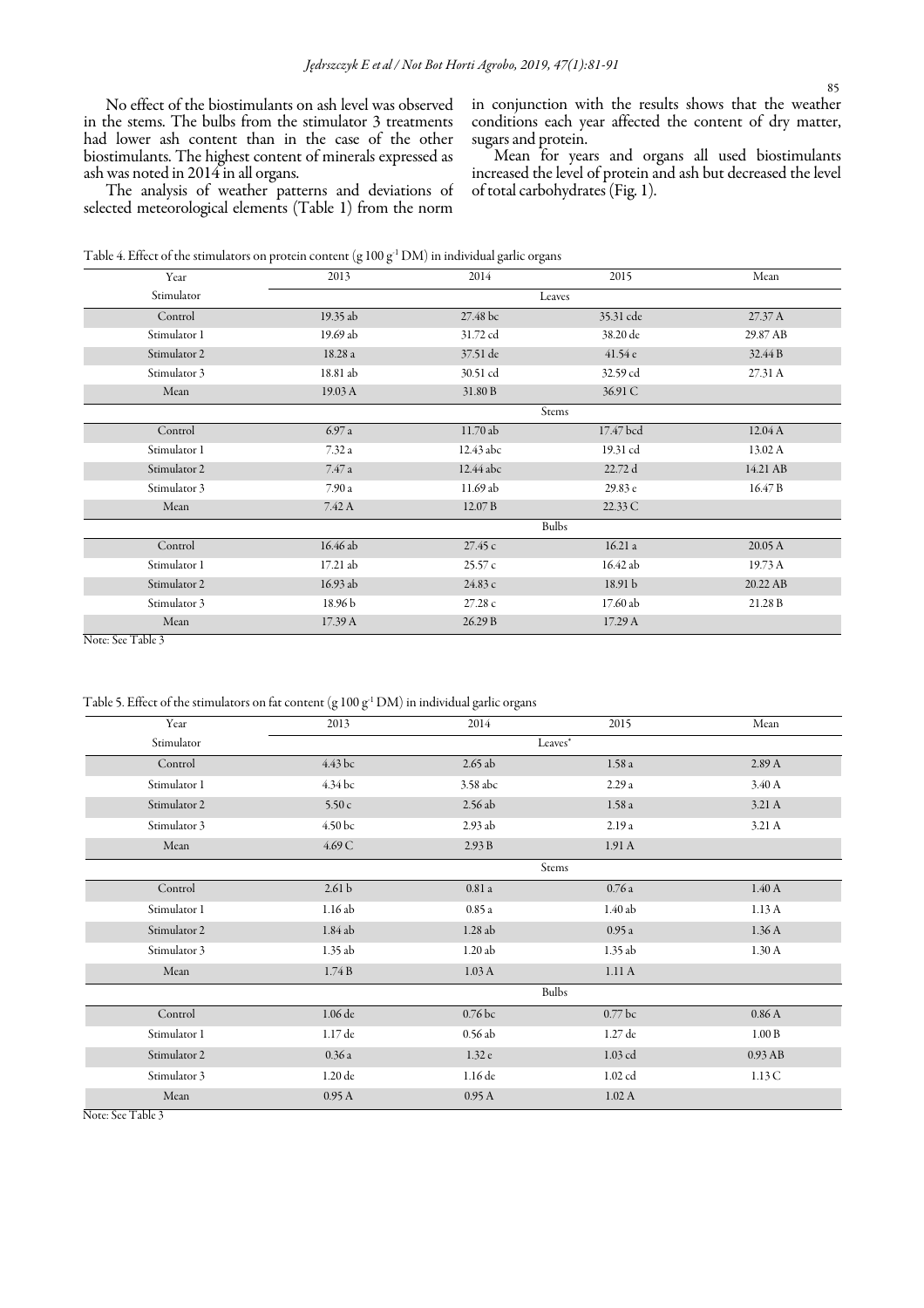#### Jędrszczyk E et al / Not Bot Horti Agrobo, 2019, 47(1):81-91

## Table 6. Effect of the stimulators on total carbohydrate content (g 100 g<sup>-1</sup> DM) in individual garlic organs

| Year                                                   | 2013      | 2014      | 2015         | Mean     |
|--------------------------------------------------------|-----------|-----------|--------------|----------|
| Stimulator                                             |           |           | Leaves       |          |
| Control                                                | 64.45 e   | 57.80 cde | 60.72 de     | 61.00 C  |
| Stimulator 1                                           | 64.91 e   | 47.41 ab  | 55.80 bcde   | 56.04 AB |
| Stimulator 2                                           | 64.60 e   | 42.27a    | 52.25 abcd   | 53.04 A  |
| Stimulator 3                                           | 63.35e    | 49.95 abc | 63.06e       | 58.79 BC |
| Mean                                                   | 64.34 C   | 49.36 A   | 57.96 B      |          |
|                                                        |           |           | Stems        |          |
| Control                                                | 87.36 d   | 82.39 cd  | 80.90 cd     | 83.55 B  |
| Stimulator 1                                           | 88.59 d   | 81.91 cd  | 76.45 bc     | 82.32 B  |
| Stimulator 2                                           | 87.47 d   | 82.04 cd  | 72.95 ab     | 80.82 AB |
| Stimulator 3                                           | 87.57 d   | 82.88 cd  | 65.83a       | 78.76 A  |
| Mean                                                   | 87.75 C   | 82.31 B   | 75.03 A      |          |
|                                                        |           |           | <b>Bulbs</b> |          |
| Control                                                | 78.97 de  | 62.44 a   | 79.99 e      | 73.80 B  |
| Stimulator 1                                           | 78.19 cde | 65.33 b   | 77.52 cde    | 73.68 AB |
| Stimulator 2                                           | 79.16 de  | 65.03 ab  | 75.61 c      | 73.27 AB |
| Stimulator 3                                           | 76.49 cd  | 63.24 ab  | 77.86 cde    | 72.53 A  |
| Mean                                                   | 78.20 B   | 64.01 A   | 77.75 B      |          |
| $N_{\alpha \tau \alpha}$ , $C_{\alpha \alpha}$ Table 2 |           |           |              |          |

Note: See Table 3

86

Table 7. Effect of the stimulators on ash content (g  $100 g<sup>-1</sup> DM$ ) in individual garlic organs

| Year         | 2013               | 2014              | 2015              | Mean    |  |
|--------------|--------------------|-------------------|-------------------|---------|--|
| Stimulator   | Leaves*            |                   |                   |         |  |
| Control      | 11.72c             | 12.10c            | 2.39ab            | 8.74 A  |  |
| Stimulator 1 | 11.06c             | 17.29 d           | 3.71 ab           | 10.69 B |  |
| Stimulator 2 | 11.63c             | 17.65 d           | 4.64 <sub>b</sub> | 11.31 B |  |
| Stimulator 3 | 13.33c             | 16.61 d           | 2.15a             | 10.70 B |  |
| Mean         | 11.94 <sub>B</sub> | 15.91 C           | 3.22A             |         |  |
|              | Stems              |                   |                   |         |  |
| Control      | 3.05 <sub>b</sub>  | 5.10 <sub>d</sub> | 0.86a             | 3.00A   |  |
| Stimulator 1 | 2.92 <sub>b</sub>  | 4.80 cd           | 2.84 <sub>b</sub> | 3.52A   |  |
| Stimulator 2 | 3.22 bc            | $4.24$ bcd        | 3.38 bcd          | 3.61A   |  |
| Stimulator 3 | 3.08 bc            | 4.22 bcd          | 3.00 <sub>b</sub> | 3.47 A  |  |
| Mean         | 3.10 A             | 4.59 B            | 2.52A             |         |  |
|              |                    |                   | <b>Bulbs</b>      |         |  |
| Control      | 3.52a              | 9.32 d            | 3.02a             | 5.29 AB |  |
| Stimulator 1 | 3.43a              | 8.54 c            | 4.79 b            | 5.59B   |  |
| Stimulator 2 | 3.55a              | 8.82 cd           | 4.44 b            | 5.61 B  |  |
| Stimulator 3 | 3.34 a             | 8.32c             | 3.52a             | 5.06A   |  |
| Mean         | 3.46A              | 8.75 C            | 3.94B             |         |  |

Note: See Table 3

Changes induced by the biostimulants on bioactive compounds in individual garlic organs

Vitamin C content increased in the aerial parts (leaves and stems) of the garlic plants treated with stimulator based on nano-concentrations of microelements (stimulator 1) (Table 8). In the bulbs, however, the biostimulants did not affect the level of this vitamin. The highest level of vitamin C in the leaves and stems of garlic was observed 2013, while its highest content in the bulbs was noted in 2015.

The biostimulants were not found to affect the content of fibre in the garlic leaves or bulbs (Table 9). In the stems, however, significantly higher fibre content was observed in the stimulator 3 (based on humic acids) treatment as compared to the stimulator 1 (based on nanoconcentrations of microelements) treatment. The highest fibre content in the leaves was observed in 2013, in the stems in 2014, and in the bulbs in 2013 and 2014.

Stimulator based on Bacillus subtilis caused a significant increase in polyphenol content in the garlic leaves with respect to the control (Table 10). In the stems, a significant effect of the biostimulants on the level of polyphenols was found only when the means for all years of research were compared; the plants treated with stimulator 3 had higher content of polyphenols than those treated with stimulator 1. The level of polyphenols in the bulbs was increased by all the biostimulants, but was most influenced by stimulators 1 and 2. The highest content of polyphenols in the leaves was found in 2013, in the stems in 2014 and in the bulbs in 2015.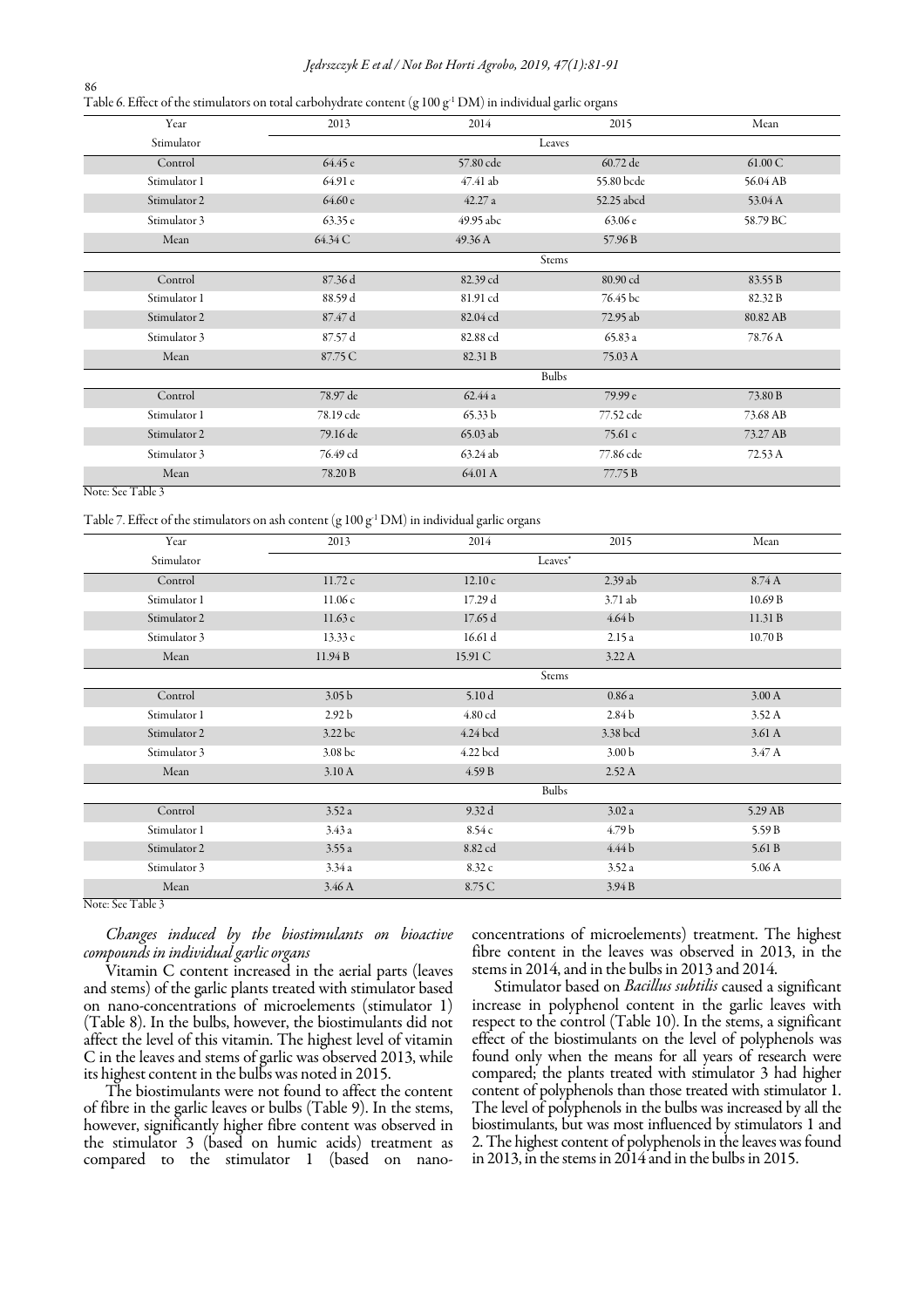Among the organs tested, the biostimulants were found to affect antioxidant activity only in the leaves (Table 11). The lowest activity was found in the leaves of the control plants. All biostimulants had a positive effect on this parameter. The highest antioxidant activity was found in the leaves in 2013 and 2014 and in the stems and bulbs in 2014.

The level of bioactive compounds in the control and experimental treatments was varied in individual organs and may have been modified by weather conditions (Table 1).

Mean for years and organs all used biostimulants increased antioxidant activity but did not affected the level of fibre. Ascorbic acid and polyphenols content differed according to biostimulant (Fig. 2).



Fig. 1. The influence of preparations on chemical composition of garlic (mean for organs and years of investigation). Dry matter (A), protein (B), fat (C), total carbohydrates (D), ash (E)



Fig. 2. The influence of preparations on bioactive compounds of garlic (mean for organs and years of investigation). Fibre (A), ascorbid acid (B), total polyphenols (C), antioxidant activity (D)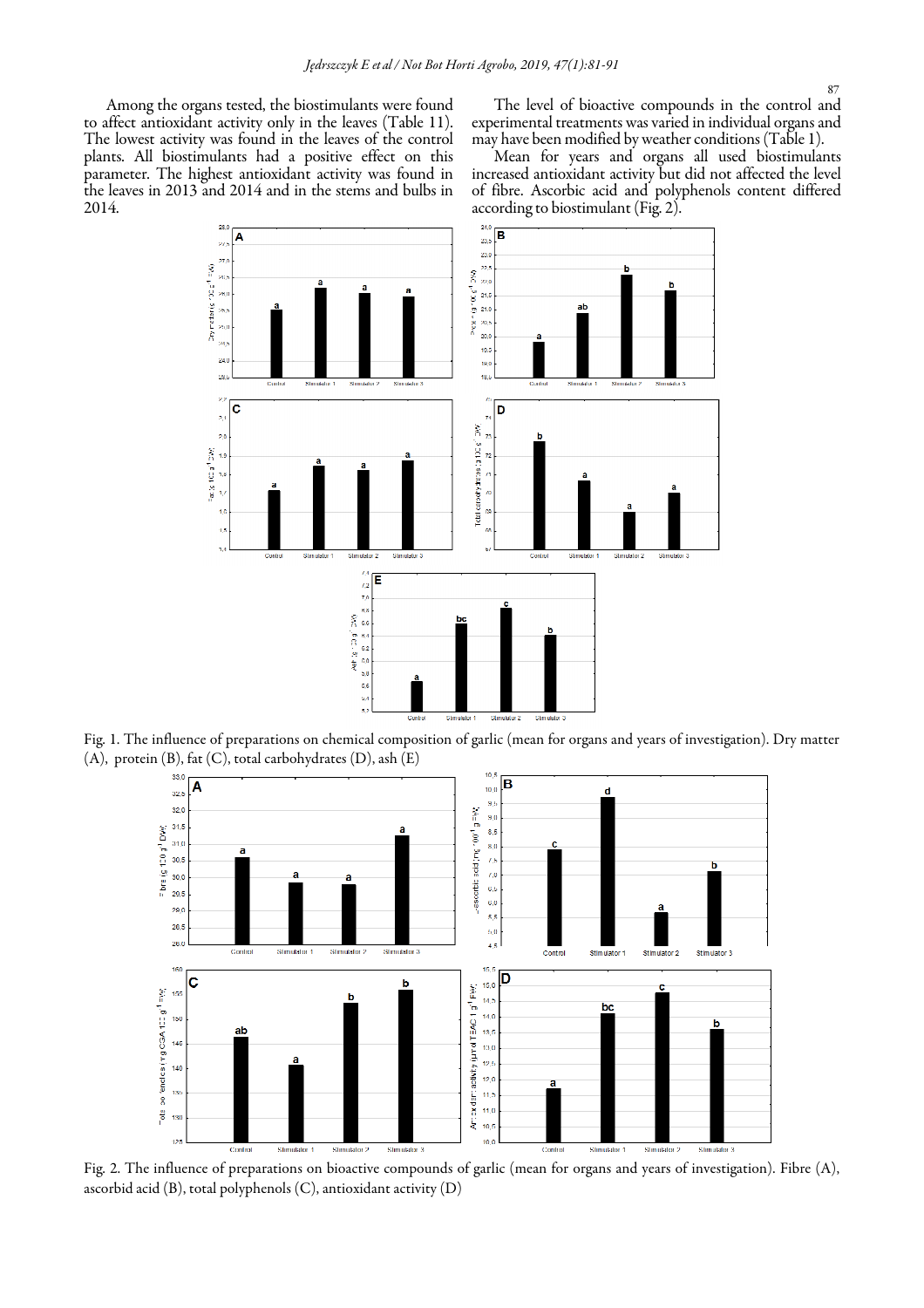# Jędrszczyk E et al / Not Bot Horti Agrobo, 2019, 47(1):81-91

#### 88 Table 8. Effect of the stimulators on ascorbic acid content (mg 100 g<sup>-1</sup> FW) in individual garlic organs

|              |                   | $\sim$            | $\sim$       |         |  |
|--------------|-------------------|-------------------|--------------|---------|--|
| Year         | 2013              | 2014              | 2015         | Mean    |  |
| Stimulator   |                   |                   | Leaves       |         |  |
| Control      | 15.06 d           | 7.30 <sub>b</sub> | $*$          | 11.18 C |  |
| Stimulator 1 | 18.91 e           | 7.71 bc           | *            | 13.31 D |  |
| Stimulator 2 | 7.37 <sub>b</sub> | 3.45a             | $*$          | 5.41 A  |  |
| Stimulator 3 | 7.37 b            | 10.10c            | ٠            | 8.74 B  |  |
| Mean         | 12.18 B           | 7.14A             | *            |         |  |
|              | Stems             |                   |              |         |  |
| Control      | 6.41 b            | 4.31 a            | $*$          | 5.36A   |  |
| Stimulator 1 | 13.46 d           | 6.15 <sub>b</sub> | *            | 9.81 B  |  |
| Stimulator 2 | 8.33c             | 3.56a             | *            | 5.95A   |  |
| Stimulator 3 | 7.37 bc           | 3.77a             | $\star$      | 5.57 A  |  |
| Mean         | 8.89 B            | 4.45A             | $\star$      |         |  |
|              |                   |                   | <b>Bulbs</b> |         |  |
| Control      | 5.69 ab           | 8.53 cd           | 9.09 d       | 7.77 A  |  |
| Stimulator 1 | 6.44 abc          | 5.78 ab           | 8.48 cd      | 6.90 A  |  |
| Stimulator 2 | 5.84 ab           | 5.43a             | 9.39 d       | 6.88 A  |  |
| Stimulator 3 | $6.14$ abc        | 8.02 bcd          | 8.48 cd      | 7.55 A  |  |
| Mean         | 6.03A             | 6.94B             | 8.86 C       |         |  |

Note: See Table 3

\* Data not included due to highly divergent results.

Table 9. Effect of the stimulators on fibre content (g  $100$  g<sup>-1</sup> DM) in individual garlic organs

| Year         | 2013       | 2014      | 2015         | Mean     |  |
|--------------|------------|-----------|--------------|----------|--|
| Stimulator   | Leaves     |           |              |          |  |
| Control      | 41.99 ab   | 37.53a    | 36.95 a      | 38.82 A  |  |
| Stimulator 1 | 40.81 ab   | 37.78 ab  | 37.88 ab     | 38.82 A  |  |
| Stimulator 2 | 38.19 ab   | 36.32 a   | 39.11 ab     | 37.87 A  |  |
| Stimulator 3 | 44.37 b    | 36.71 a   | 38.62 ab     | 39.90 A  |  |
| Mean         | 41.34 B    | 37.04 A   | 38.14A       |          |  |
|              | Stems      |           |              |          |  |
| Control      | 21.61 ab   | 28.66 bcd | 23.85 abc    | 24.70 AB |  |
| Stimulator 1 | 18.62 ab   | 28.63 bcd | 20.19 ab     | 22.48 A  |  |
| Stimulator 2 | 26.96 abcd | 35.45 d   | 16.51 a      | 26.31 AB |  |
| Stimulator 3 | 26.57 abcd | 34.05 cd  | 24.18 abc    | 28.26 B  |  |
| Mean         | 23.44 A    | 31.70 B   | 21.18 A      |          |  |
|              |            |           | <b>Bulbs</b> |          |  |
| Control      | 33.77 b    | 37.61 b   | 13.42 a      | 28.27 A  |  |
| Stimulator 1 | 35.31 b    | 35.41 b   | 14.11 a      | 28.28 A  |  |
| Stimulator 2 | 28.47 b    | 32.39 b   | 14.62 a      | 25.16 A  |  |
| Stimulator 3 | 29.91 b    | 34.40 b   | 12.46 a      | 25.59 A  |  |
| Mean         | 31.86 B    | 34.95 B   | 13.65 A      |          |  |

Note: See Table 3

# Table 10. Effect of the stimulators on total polyphenol content (g chlorogenic acid 100 g<sup>-1</sup> FW) in individual garlic organs

| Year         | 2013      | 2014       | 2015         | Mean      |
|--------------|-----------|------------|--------------|-----------|
| Stimulator   |           |            | Leaves       |           |
| Control      | 276.95 cd | 144.62 a   | $*$          | 224.02 A  |
| Stimulator 1 | 218.25 b  | 249.10 bcd | $\ast$       | 230.59 A  |
| Stimulator 2 | 233.10 bc | 301.79 d   | $*$          | 260.58 B  |
| Stimulator 3 | 265.43 cd | 231.15 bc  | $\ast$       | 251.72 AB |
| Mean         | 248.43 B  | 231.67 A   | ×            |           |
|              |           |            | Stems        |           |
| Control      | 120.95 a  | 193.27 b   | $*$          | 149.88 BC |
| Stimulator 1 | 109.88 a  | 172.36 b   | $\ast$       | 134.87 A  |
| Stimulator 2 | 114.28 a  | 177.20 b   | *            | 139.44 AB |
| Stimulator 3 | 126.28 a  | 199.61 b   | *            | 155.61 C  |
| Mean         | 117.85 A  | 185.61 B   | $\ast$       |           |
|              |           |            | <b>Bulbs</b> |           |
| Control      | 28.97 a   | 62.02 d    | 46.69c       | 45.89 A   |
| Stimulator 1 | 32.03 ab  | 39.12 bc   | 84.23 e      | 51.79 B   |
| Stimulator 2 | 28.96 a   | 44.13c     | 80.44 e      | 51.17 B   |
| Stimulator 3 | 40.39 bc  | 33.73 ab   | 69.49 d      | 47.87 AB  |
| Mean         | 32.59 A   | 44.75 B    | 70.21 C      |           |
|              |           |            |              |           |

Note: See Table 3

\* Data not included due to highly divergent results.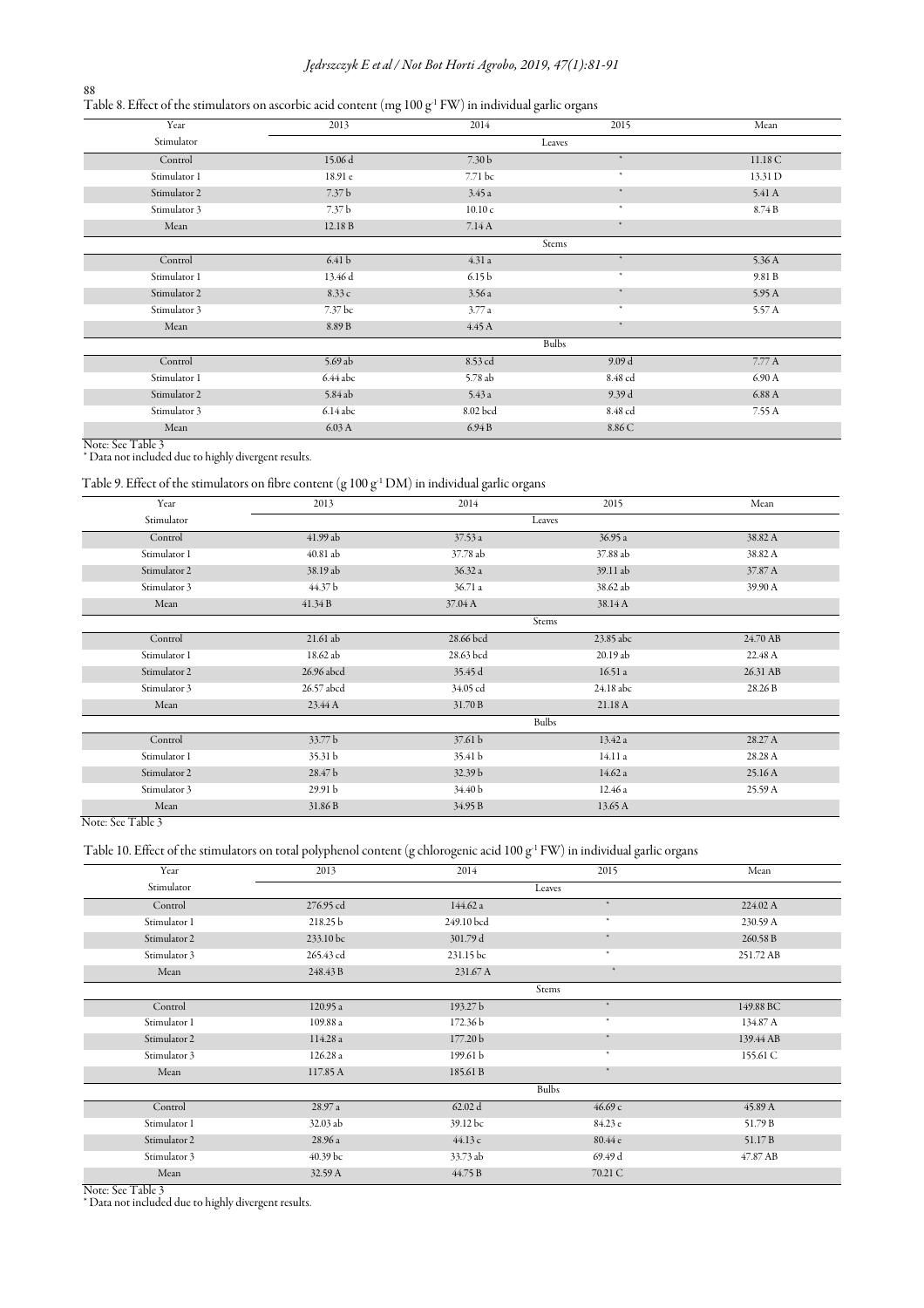Table 11. Effect of the stimulators on antioxidant activity ( $\mu$ mol Trolox 1 g<sup>-1</sup> FW) in individual garlic organs

| Year         | 2013               | 2014      | 2015              | Mean     |  |
|--------------|--------------------|-----------|-------------------|----------|--|
| Stimulator   |                    |           | Leaves            |          |  |
| Control      | 26.02 bc           | 25.47 bc  | 13,03a            | 22.07 A  |  |
| Stimulator 1 | 36.43 d            | 27.28 c   | 18.88 ab          | 27.49 BC |  |
| Stimulator 2 | 30.62 d            | 34.57 cd  | 22.23 bc          | 29.92 C  |  |
| Stimulator 3 | 30.31 cd           | 28.53 cd  | 17.95 ab          | 26.,01 B |  |
| Mean         | 30.84 <sub>B</sub> | 28.96 B   | 18.02 A           |          |  |
|              | Stems              |           |                   |          |  |
| Control      | 9.84 abc           | 13.25 d   | 7.15a             | 10.54A   |  |
| Stimulator 1 | 10.25 abc          | 11.62 bcd | $9.10$ abc        | 10.51A   |  |
| Stimulator 2 | $9.17$ abc         | 12.01 cd  | $9.03$ ab         | 10.35 A  |  |
| Stimulator 3 | 9.15 abc           | 13.95 d   | 7.39 a            | 10.71A   |  |
| Mean         | 9.61 B             | 12.71 C   | 8.17 A            |          |  |
|              |                    |           | <b>Bulbs</b>      |          |  |
| Control      | 2.37a              | 5.98 cd   | 4.10 <sub>b</sub> | 4.41 A   |  |
| Stimulator 1 | 2.03a              | 6.46 d    | 3.52 <sub>b</sub> | 4.36A    |  |
| Stimulator 2 | 2.14a              | 5.59c     | 3.70 <sub>b</sub> | 4.01 A   |  |
| Stimulator 3 | 2.36a              | 5.63 cd   | 3.59 <sub>b</sub> | 4.11 A   |  |
| Mean         | 2.23A              | 5.91 C    | 3.72 B            |          |  |

Note: See Table 3

#### Discussion

Despite numerous scientific reports concerning the chemical composition of garlic bulbs, which are the primary part of the plant used, information on the nutritional and medicinal value of its other organs can be found in only a few reports (Ejaz *et al.*, 2003). The results of the experiment show that both the leaves and the stems can be an excellent alternative to garlic bulbs, particularly in early spring, when there is a lack of bulbs of good quality from storage and newly grown material is not yet available. The leaves contained the most protein, fats, and minerals expressed as ash, and were the richest in bioactive compounds. They had the highest content of fibre, vitamin C, and polyphenols as well as the highest antioxidant activity of all the organs tested. Young garlic leaves can be eaten as early as March and can continue to be harvested until July. The stems can be harvested from hardneck garlic crops by the beginning of July. The stems could be used for food, as the results of this experiment have shown that their nutritional value is comparable to that of the bulbs, while the level of bioactive compounds, content of polyphenols and antioxidant activity are even higher.

Numerous authors emphasize that the use of growth and yield stimulators is aimed at accelerating plant development and improving crop quality. The results of our experiment showed that the use of the growth and development biostimulants affected the chemical composition of the garlic, but the effect varied in different weather conditions in the years of the research.

The study also showed substantial variation in the effect of each stimulator depending on organ tested. The greatest changes in proximate composition were observed in the bulbs, while the leaves and shoots showed only slight variation under the influence of the stimulators. The changes observed for bioactive compounds were much more pronounced. For vitamin C, the effect of the stimulators was evident in all organs. Stimulator based on nanoconcentrations of microelements increased the level of vitamin C in the leaves (in 2013) and stems (in 2013 and 2014), while stimulator based on bacteria Bacillus subtilis reduced its content in the leaves (2013 and 2014) and increased it in the stems (2013). Many authors emphasize the significant effect of stimulator based on nanoconcentrations of microelements on crop quality. Jędrszczyk et al. (2016) demonstrated its positive influence on the content of lycopene and potassium in tomato fruits, and Kocira et al. (2015) reported a beneficial effect on the content of polyphenols and flavonoids in bean seeds. Stępień et al. (2016) showed that this stimulator increased the content of protein, gluten and certain minerals in the grain of common wheat and spelt.

A number of biostimulants based on Bacillus subtilis are used in horticulture; these improve soil conditions, which translates to better plant growth and development. Çakmakçi et al. (2007) reported a higher level of antioxidants in winter wheat and spinach following the application of *Bacillus subtilis*. Canbolat et al. (2006), in a study on barley, showed that these bacteria had a beneficial effect on dry matter in the roots and stems. The content of minerals N, P, Mg, Mn, Zn and Cu also increased with respect to the control.

The literature contains numerous reports on the effect of application of humic acids, the main component of stimulator 3 on the nutritional value of plants. Poloskin et al. (2013) showed that application of such stimulator caused an increase in the protein and fat content of soybeans and in the sugar content of sugar beets. Ertani et al. (2011), in a study on the effect of this stimulator on maize, showed an increase in chlorophyll, sugars (glucose and fructose) and protein. Galeş and Jităreanu (2015), in a study on soybean, demonstrated higher chlorophyll content in the leaves. Boček et al. (2009) used stimulator based on humic acids in combination with Synergin in strawberry crops and showed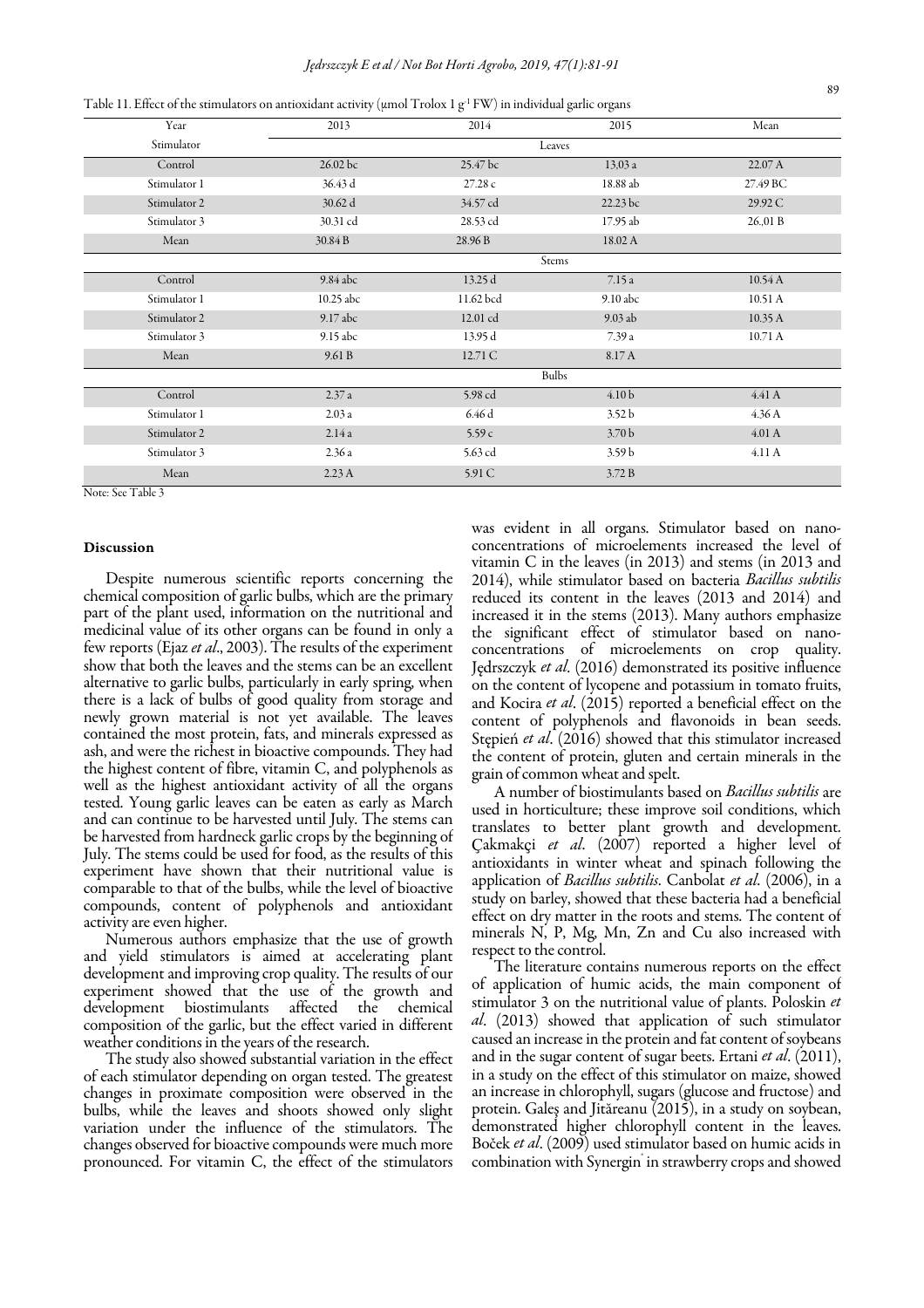an increase in yield, vitamin C, and dry matter for individual cultivars. The results of the study presented in this paper show that the level of sugars was lower than in the control in the plants treated with stimulator 3 – in the leaves in 2014 and in the stems in 2015, while their ash content was higher. This stimulator contributed to a decrease in the amount of vitamin C in the garlic leaves (in 2013 and 2014) and to an increase in polyphenol content in the leaves (in 2014).

The biostimulants were not found to affect the level of fibre in the leaves, stems or bulbs in any year of the study.

The influence of the biostimulants on the proximate composition of the organs was most evident in the bulbs. The level of bioactive constituents in the bulbs depended on the preparation used only in single cases, except for polyphenols. As compared to the control, all products tested had an adverse effect on polyphenols in 2014 and a favourable effect in 2015. This could be due to the protective function of the soil modifying the effect of the biostimulants in conjunction with weather conditions.

In conclusion, the biostimulants enhancing plant growth and development had varying effects on the chemical composition of individual edible organs, and this effect was dependent on meteorological conditions in a given year. Based on the results obtained in this work as well as studies by other authors (cited in the paper), continuation of research on the influence of these biostimulants on particular species of vegetable plants in various environmental and climatic conditions is fully justified.

## Conclusions

The use of the growth and development biostimulants influenced the chemical composition of the garlic, but the effect was modified by the course of weather in different years of the research and also differ in individual edible organ. On average for years and organs all biostimulants increased the level of protein, minerals expressed as ash and enhanced antioxidant activity, whereas decreased the level of total carbohydrates. The most valuable edible organ proved to be the leaves of the garlic, which contained the most protein, fats, and minerals expressed as ash, were the richest source of fibre, vitamin C and polyphenols, and had the highest antioxidant activity of all the organs tested. The nutritional value of the stems was comparable to that of the bulbs, and the levels of polyphenols and antioxidant activity were even higher.

#### Acknowledgements

This work was supported by the Ministry of Science and Higher Education of Poland.

#### References

- Ali MAM (2017). Effect of some Bio-stimulants on Growth, Yield and Bulb Quality of Garlic Grown in Newly Reclaimed Soil, New Valley-Egypt. Journal of Plant Production 8(12):1285-1294.
- AOAC (2006). Official Methods of Analysis (18th ed). Gaithersburg, MD.
- Bayan L, Koulivand PH, Gorji A (2014). Garlic: a review of potential therapeutic effects. Avicenna Journal of Phytomedicine 4(1):1-14.
- Boček S, Salaš P, Sasková H, Patočková Š, Mocričková J (2009). Preliminary results with using supplementary plant biostimulants Lignohumate B and Synergin<sup>\*</sup> in organic growing of strawberries. In: Proceedings, organic farming: response to economic and environmental challenges. Lednice na Moravĕ, Czech Republic pp 85-88.
- Canbolat MY, Bilen S, Çakmakçi R, Şahin F, Ayidin A (2006). Effect of plant grow-promoting bacteria and soil compaction on barley seedling growth, nutrient uptake, soil properties and rhizosphere microflora. Biology and Fertility of Soils 42:350-357.
- Ҫakmakҫi R, Erat M, Ümmügülsüm E, Dӧnmez MF (2007). The influence of plant growth-promoting rhizobacteria on growth and enzyme activities in wheat and spinach plants. Journal of Plant Nutrition and Soil Science 170:288-295.
- Ejaz S, Woong LC, Ejaz A (2003). Extract of garlic (Allium sativum) in cancer chemoprevention. Experimental Oncology 25:93-97.
- Ertani A, Francioso O, Tugnoli V, Righi V, Nardi S (2011). Effect of commercial Lignosulfonate – Humate on Zea mays L. metabolism. Journal of Agricultural and Food Chemistry 59(22):11940-11948.
- FAO (2014). Food and Agriculture Organization of the United Nations. Retrieved 2017 March 28 from http://www.fao.org/faostat/ en/#data/QC.
- Galeş DC, Jităreanu G (2015). The influence of humic fertilizer on morphological and physiological properties of soybean crop, in the conditions of the Moldavian plateau. Bulletin UASVM Agriculture 72(1):96-103.
- Garg N, Sekhon KS (2016). Earliness, yield and bulb parameters of hardneck garlic (*Allium sativum* L.) as influenced by leaf knotting and scape removal in north Indian plains. Journal of Spices and Aromatic Crops 25(2):182-186.
- González RE, Sance MM, Soto VC, Galmarini CR (2012). Garlic scape, an alternative food with human health benefits. Acta Horticulturae 969:233-237.
- Gorczyca A, Kasprowicz M (2011). Initial research on the effect of the NanoGro® plant growth stimulator on Fusarium culmorum (W.G. Smith) Sacc. Ecological Chemistry and Engineering A 18(12):1625- 1631.
- Jankowski K, Deska J, Truba M, Jankowska J (2013). Impact on Nano-Gro stimulator on the seeds germination and growth kinetics of seedlings of selected grass and legumes species. Environmental Protection and Natural Resources 24, 1(55):23-26.
- Jędrszczyk E, Ambroszczyk AM (2016). The influence of Nano-Gro organic stimulator on the yielding and fruit quality of field tomato (Lycopersicon esculentum Mill.). Folia Horticulturae 28(1):87-94.
- Jungwook Y, Kloepper JW, Choong-Min R (2009). Rhizosphere bacteria help plants tolerate abiotic stress. Trends in Plant Science 14(1):1-4.
- Kallel F, Driss D, Chaari F, Belghith L, Bouaziz F, Ghorbel R, Chaabouni SE (2014). Garlic (Allium sativum L.) husk waste as a potential source of phenolic compounds: Influence of extracting solvents on its antimicrobial and antioxidant properties. Industrial Crops and Products 62:34-41.
- Kamruzzaman M, Torita A, Sako Y, Al-Mamun M, Sano H (2011). Effects of feeding garlic stem and leaf silage on rates of plasma leucine turnover, whole body protein synthesis and degradation in sheep. Small Ruminant Research 99:37-43.